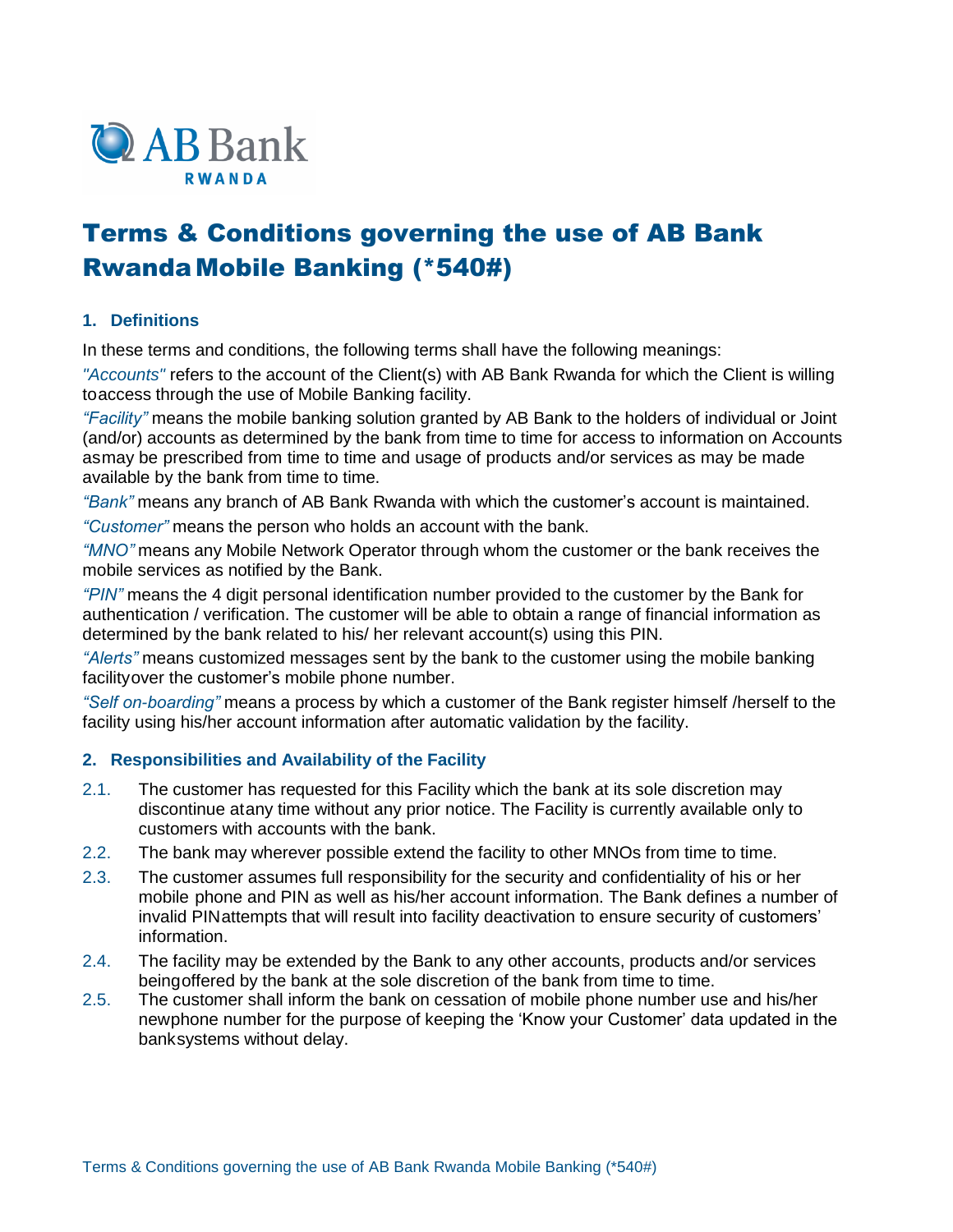- 2.6. The Bank will not be liable for any failure to provide the Facility, in part or in full, due to abnormaland unforeseen circumstances beyond our control, the consequences of which would have been unavoidable despite all efforts to the contrary. This includes any phone network failures or, in thecase of mobile networks, where you are not in an area of mobile coverage.
- 2.7. The facility is provided "as is" with no representation, guarantee or agreement of any kind as to itsfunctionality. The Bank will not be responsible for any loss you may incur as a result of use of this Facility.

## **3. Processes of Use of the Facility**

- 3.1. The customer is duly bound to acquaint himself with the detailed process for using the facility andthe bank is not responsible for any error / omission by the customer
- 3.2. The bank may, at its discretion from time to time change the features of any alerts / facility. The customer will be solely responsible for keeping himself updated of the available alerts, which shallon best efforts basis, be notified by the bank through its website or through any other legally recognized medium of communication.

## **4. Service Fees**

- 4.1. The Bank may at any time, at its sole discretion, introduce fee for use of any or all of the facility, undera notice to the customer through any medium available. The customer will be charged this after only after his/her consent. In case no consent is provided by the customer, the service will be discontinued without any further notice.
- 4.2. Unless otherwise waived by the bank, after customer consent is taken, the customer shall pay thebank fees for the use of the service. The Bank will be authorized by the customer to debit the customer's account with the bank.
- 4.3. The customer shall not pay any fee to access the bank short code (\*540#) activated with the MNOs.The only applicable fees to customers may be to access the account information as defined from time to time by the Bank.

## **5. Disclaimer**

- 5.1. The Bank or its employees/contractual staff will not be liable for: (a) any unauthorized use of customer's PIN or (b) unauthorized use of customer's phone number or (c) unauthorized by any otherperson to any information/instructions given by the customer or breach of confidentiality.
- 5.2. The Bank shall not concerned with and will not be held liable for any dispute that may arise betweenthe customer and the MNO and makes no representation or gives no warranty with respect to the quality of service provided by the MNO or guarantee for timely delivery of the content of each alert.
- 5.3. All responsibility of use of facility by secondary account holder shall be binding on all joint accountsholders.

## **6. Disclosure of information**

The customer accepts that all information/instructions will be transmitted to and or stored at various locations and accessed by personnel of the Bank (and its affiliates.)